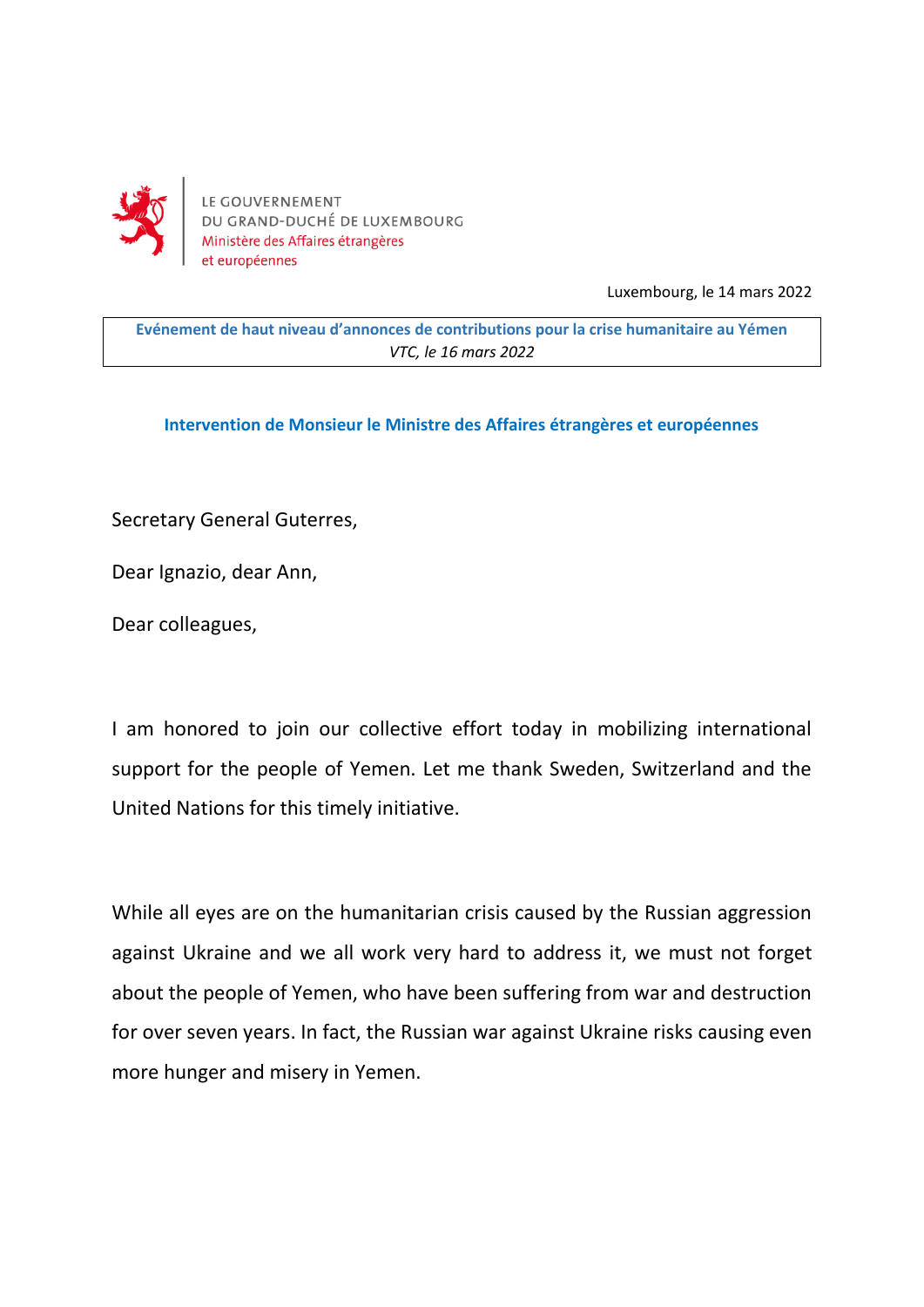Over the past months, we have witnessed once again an intensification of hostilities and cross border attacks in Yemen and in the region. These attacks must stop immediately. We must finally put an end to the killing of civilians and to strikes against civilian infrastructure.

All parties to the conflict must ensure compliance with international humanitarian law and protect civilians and key civilian infrastructure.

Luxembourg's humanitarian strategy is centered on a needs-based approach. Humanitarian assistance should reach all people affected by crisis - regardless of their political, religious and ethnic affiliation, or their geographic location.

Through the renewing of our multi-year funding agreements with the World Food Programme and the ICRC, Luxembourg will continue to provide timely and predictable funding to our humanitarian partners while granting them maximum flexibility in responding to the most urgent needs.

Luxembourg has shown and continues to show its solidarity with the people of Yemen. Over the last two years, we have surpassed our pledges by a total of nearly one million euros. Today, I am honored to announce that, **in 2022, Luxembourg plans to allocate two million euros for the crisis in Yemen**. This humanitarian assistance will be channeled through the World Food Programme, the ICRC, the Yemen Humanitarian Fund managed by OCHA, as well as NGOs.